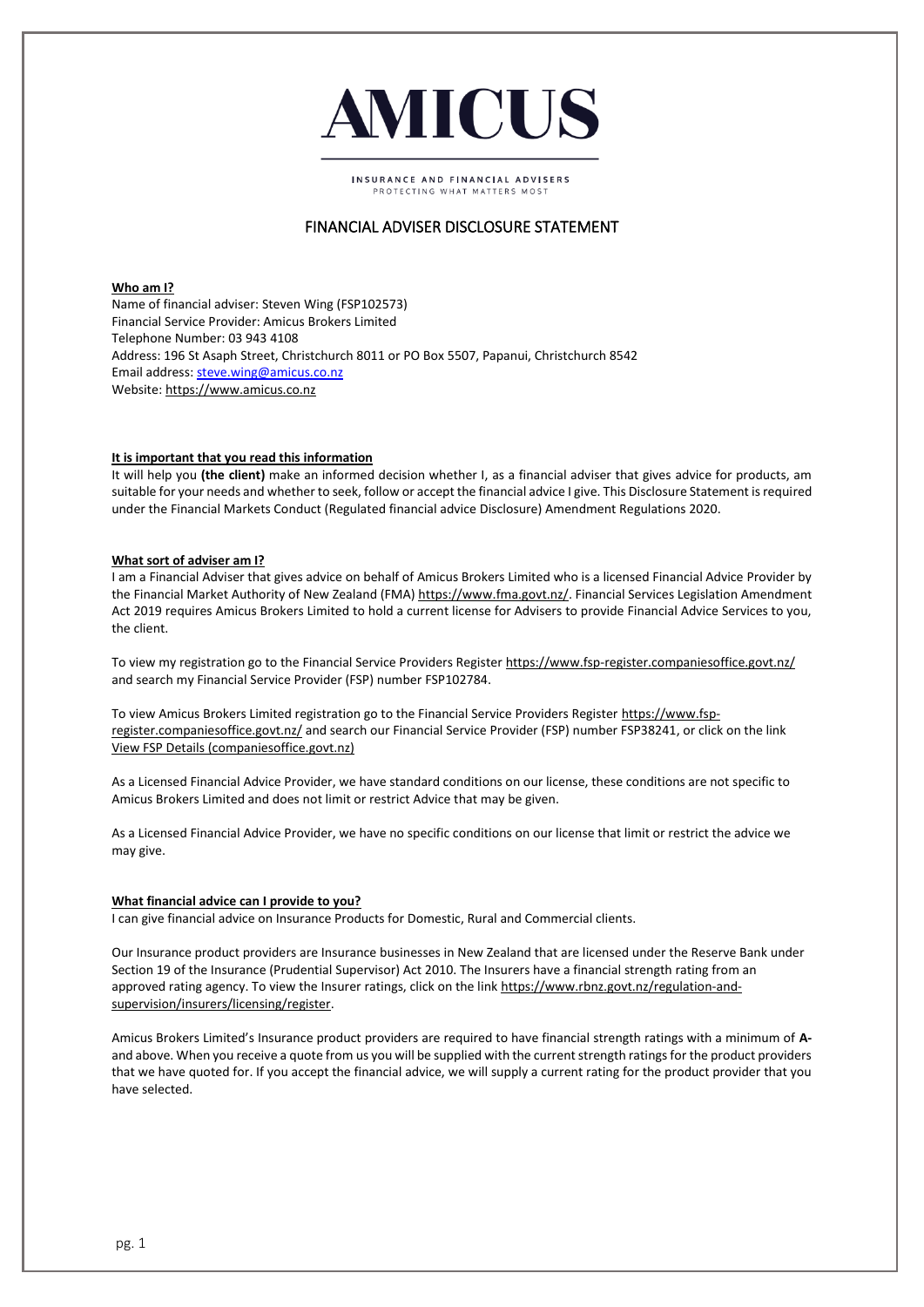# **Limitations and restrictions**

I am committed to providing my clients with good financial advice that is suitable for my client's needs. I only provide financial advice on Insurance Products.

### **What fees do we charge?**

We may charge clients fees for financial advice. We will tell you what the fee is before you accept any advice from us or our Advisers. We will charge fees that are payable by you, the client, when our advice is followed, accepted, and the insurance policy is purchased. The fees we charge are for our service, placement, implementation, and administration of the insurance policies that you have chosen to accept and purchase. The total fees payable may increase with the number of insurance policies that you choose to purchase.

The fees are payable by you and are due by the effective date of the policy which is on the invoice.

#### **How do we act with Integrity?**

To ensure that I prioritise your interests above my own, I follow an advice process that ensures recommendations are made based on your individual goals and circumstances. I complete annual and ongoing training about how to manage conflicts of interest and a register of interests is maintained. Amicus Brokers Limited monitors these registers and provides additional training where necessary. Amicus Brokers Limited performs an annual review of the compliance programme.

You should be aware there are potential conflicts of interest that you, the client, may need to take into consideration when you decide to seek and accept financial advice from us, I will make you aware of any conflicts when giving advice.

# **How do we get paid for the Financial Advice and Products that we provide to you?**

Amicus Brokers Limited **does receive** commission when you, the client, accept our financial advice and purchase an insurance policy. The commission is paid by the Insurer (product providers) for the insurance business on each insurance policy that you, the client, purchase. **The commission paid to us can be between the range of 0-25% with the exception of Travel Insurance, which ranges from 0-30% of the insurer portion (total premium of the Insurance Policy less government levies and taxes).**

#### *NZbrokers Management Limited*

We are a member of NZbrokers Management Limited, NZbrokers Management Limited provides services such as IT, education, training, technical insurance products, claims support and group member benefits to us. When a client accepts our financial advice as your adviser and purchases a policy NZbrokers may receive a service fee or technology fee from the Product Provider.

### *Profit Share*

Amicus Brokers Limited have a profit share arrangement with AMP General and may receive 0-7.5% of the company premium as commission. The profit share commission varies depending on volume, profit, and growth.

I receive directors' fees and an annual salary that may include bonuses based on client service performance and achievement of company goals. I am also a beneficiary of McWing Family Trust who receive dividends as shareholders of Amicus Brokers Limited.

### **How can you depend on the Advice you receive?**

I have not been subject to any other reliability events that would influence you, the client, in deciding whether to seek or obtain advice from me as your adviser.

# **How to make a Complaint?**

If you have a problem, concerns, or you are dissatisfied with either a product or financial advice service that has been provided by Amicus Brokers Limited or myself and you require action to be taken please tell us so that we can help and fix the issue. To make a Complaint please follow this lin[k https://www.amicus.co.nz/client-complaint-procedure/](https://www.amicus.co.nz/client-complaint-procedure/) which will give details on our Complaints Process and how to make a Complaint.

If a complaint is received, Amicus Brokers Limited will approach all complaints with an open mind, listen and treat each complainant as an individual, and with courtesy and respect. We will promptly acknowledge the complaint at the earliest possible opportunity and every attempt will be made to resolve your complaint in a timely manner, with staff escalating as necessary to our Complaints Manager.